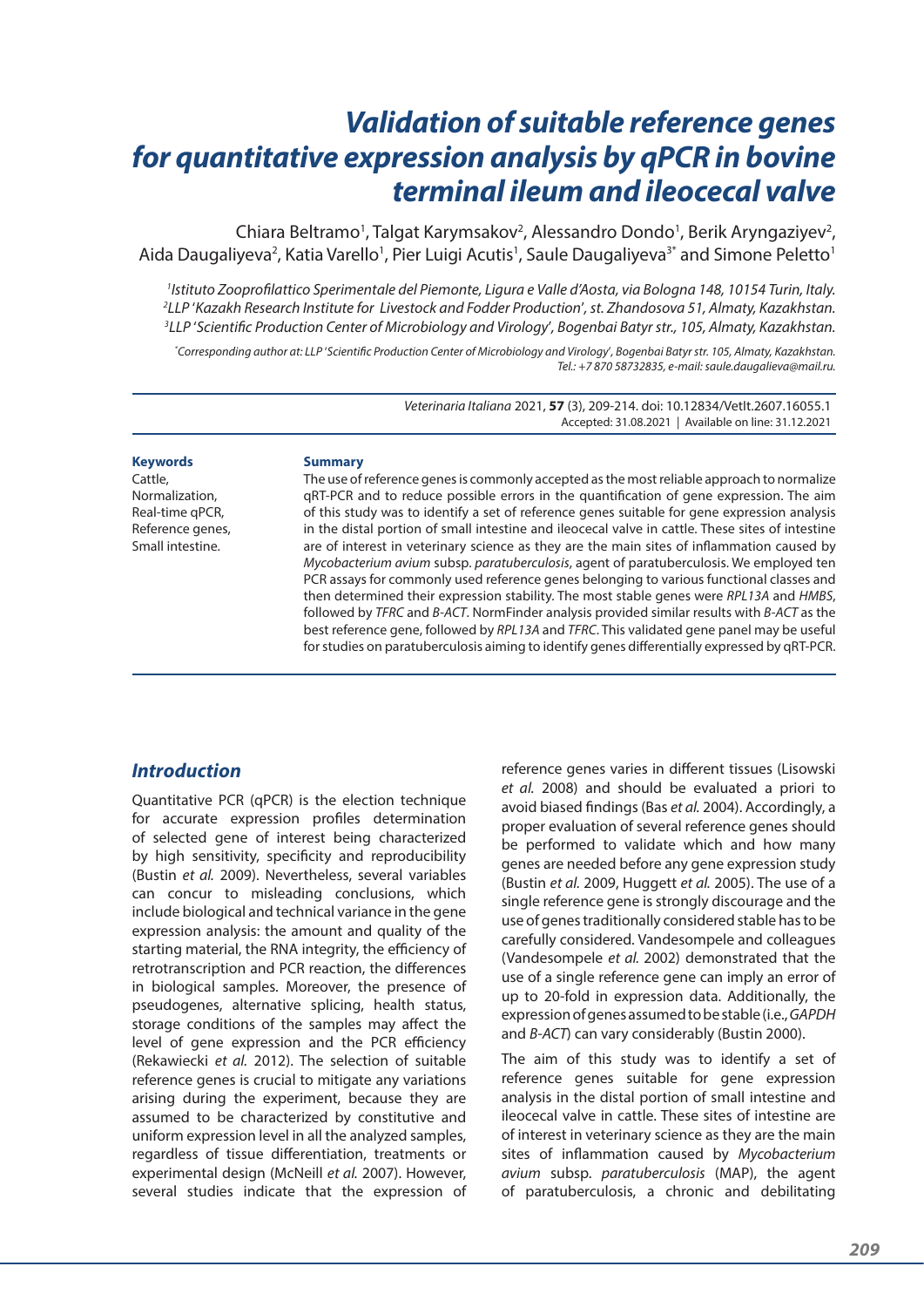granulomatous enteritis of ruminants, characterized by persistent diarrhea, progressive wasting, and eventual death (Coussens 2001, Dorshorst *et al.* 2006, Fanelli *et al.* 2020).

# *Materials and methods*

#### **Samples collection, RNA extraction and cDNA synthesis**

Bovine tissue samples were collected during routine slaughtering procedures from eight Holstein Friesian cows, at least 2 years old. The distal tract of small intestine and the ileocecal valve were immediately sampled from each animal, rinsed in sterile PBS and preserved in RNAlater (Qiagen). All samples were stored at - 80 °C before RNA extraction.

Total RNA was extracted from 50 mg of bovine intestine tissue in RNAlater with the RNeasy Lipid Tissue Mini kit (Qiagen), following the manufacturer's instructions and performing the optional on-column DNase digestion with the RNase-Free DNase Set (Qiagen). Concentration and purity of the RNA were determined by spectrophotometer and fluorescent measurements, while RNA integrity was evaluated

using the Bioanalyzer 2100 (Agilent Technologies). cDNA synthesis was carried out starting from 1 µg of RNA using the QuantiTect Reverse Transcription kit (Qiagen).

### **Reference genes, primer design and qPCR**

Ten genes usually used as references in qPCR experiments were selected as candidate normalizers (Table I). They were tested on a serial 10-fold-dilutions of pooled cDNA to determine primer efficiency, slope value and correlation coefficient. cDNAs of the eight samples were pooled and 10-fold diluted until 1:100,000 then a five-point calibration curve was constructed for each gene. The qPCR reactions were performed in 25 µl-total volume containing: 1X iTaq Universal SYBR Green Supermix (Biorad), 11 ul of Nuclease free water, 200 nM of each primer and 1 µl of cDNA. The reactions were set up in triplicates and loaded on a Mx3005P qPCR System (Agilent Technologies) with the following thermal cycle: 95 °C for 5 min; 44 cycles of 95 °C for 30 sec, 56 °C for 45 sec and 72 °C for 30 sec; a melting curve analysis of 95 °C for 1 min and 56 °C for 30 sec. Amplification directly from genomic DNA and no-template control were included to recognize /

|  |  | Table I. Details of candidate reference genes assays. |  |  |  |
|--|--|-------------------------------------------------------|--|--|--|
|--|--|-------------------------------------------------------|--|--|--|

| Gene<br>symbol                       | Gene name                    | <b>Function</b>                                                                                               | <b>Accession No.</b> | <b>Reference</b>                   | <b>Primer Sequence</b>       | <b>Amplicon</b><br>size |
|--------------------------------------|------------------------------|---------------------------------------------------------------------------------------------------------------|----------------------|------------------------------------|------------------------------|-------------------------|
| <b>B-ACT</b><br><b>Beta-actine</b>   |                              | Cytoskeletal structural<br>protein                                                                            | AY141970.1           | Liu et al. 2016                    | F:GCACAATGAAGATCAAGATCATC    | 173                     |
|                                      |                              |                                                                                                               |                      |                                    | R:CTAACAGTCCGCCTAGAAGCA      |                         |
|                                      | Glyceraldehyde               | Glycolytic enzyme,                                                                                            | U85042.1             | Reist et al. 2003                  | F: GTCTTCACTACCATGGAGAAGG    | 197                     |
| <b>GAPDH</b>                         | 3-phosphate<br>dehydrogenase | Oxidoreductase in glycolysis<br>and gluconeogenesis                                                           |                      |                                    | R: TCATGGATGACCTTGGCCAG      |                         |
| <b>HMBS</b><br>synthase              | Hydroxymethyl-bilane         | Heme biosynthesis                                                                                             | NM 001046207.1       | Lecchia et al. 2012                | F: GAGAGGAATGAAGTGGACCTAG    | 110                     |
|                                      |                              |                                                                                                               |                      |                                    | R: GCATCATAGGGGCTCTCCC       |                         |
| PGK1<br>Phosphoglycerate kinase 1    |                              | Glycolytic enzyme,<br>polymerase a cofactor<br>protein                                                        |                      | NM 001034299.1 Modesto et al. 2013 | F: GGAAGGGAAGGGAAAAGATGC     | 92                      |
|                                      |                              |                                                                                                               |                      |                                    | R: TCCCCTAGCTTGGAAAGTGA      |                         |
| PPIA<br>(cyclophilin A)              | Peptidylprolyl isomarase A   | Accelerate the folding of                                                                                     | NM 178320.2          | De Maria et al.<br>2010            | F: GCCCCAACACAAATGGTTCC      | 95                      |
|                                      |                              | proteins                                                                                                      |                      |                                    | R: CCCTCTTTCACCTTGCCAAAG     |                         |
| Ribosomial protein L13A<br>RPL13A    |                              | Member of ribosome<br>proteins                                                                                |                      | NM 001076998.2 Modesto et al. 2013 | F: CCCTGGAGGAGAAGAGAAAGG     | 104                     |
|                                      |                              |                                                                                                               |                      |                                    | R: AATTTTCTTCTCGATGTTCTTTTCG |                         |
| RPS9<br>Ribosomial protein S9        |                              | Member of ribosome                                                                                            | DT860044.1           | Janovick-Guretzky                  | F: CCTCGACCAAGAGCTGAAG       | 62                      |
|                                      | proteins                     |                                                                                                               | et al. 2007          | R: CCTCCAGACCTCACGTTTGTTC          |                              |                         |
| Splicing factor 3 subunit 1<br>SF3A1 |                              | Structural component of<br>the splicing system                                                                | NM 001081510.1       | Lecchia et al. 2012                | F: CCTTACCATGCCTACTACCGG     | 144                     |
|                                      |                              |                                                                                                               |                      |                                    | R: CACTTGGGCTTGAACCTTCTG     |                         |
| <b>TFRC</b>                          | Transferrin receptor         | Transferrin receptor                                                                                          |                      | NM 001206577.1 Modesto et al. 2013 | F: TGGAAAAATCAGTTTTGCTGAA    | 124                     |
|                                      |                              |                                                                                                               |                      |                                    | R: GTCCAAAAACTGGAAGATTTGC    |                         |
| YWHAZ                                | Tyrosine<br>3-monooxygenase  | Signal transduction by<br>binding to phosphorylated<br>serine residues on a variety<br>of signaling molecules | NM 174814.2          | Modesto et al. 2013                | F: CTGAACTCCCCTGAGAAAGC      | 165                     |
|                                      |                              |                                                                                                               |                      |                                    | R: CTGCTTCAGCTTCGTCTCCT      |                         |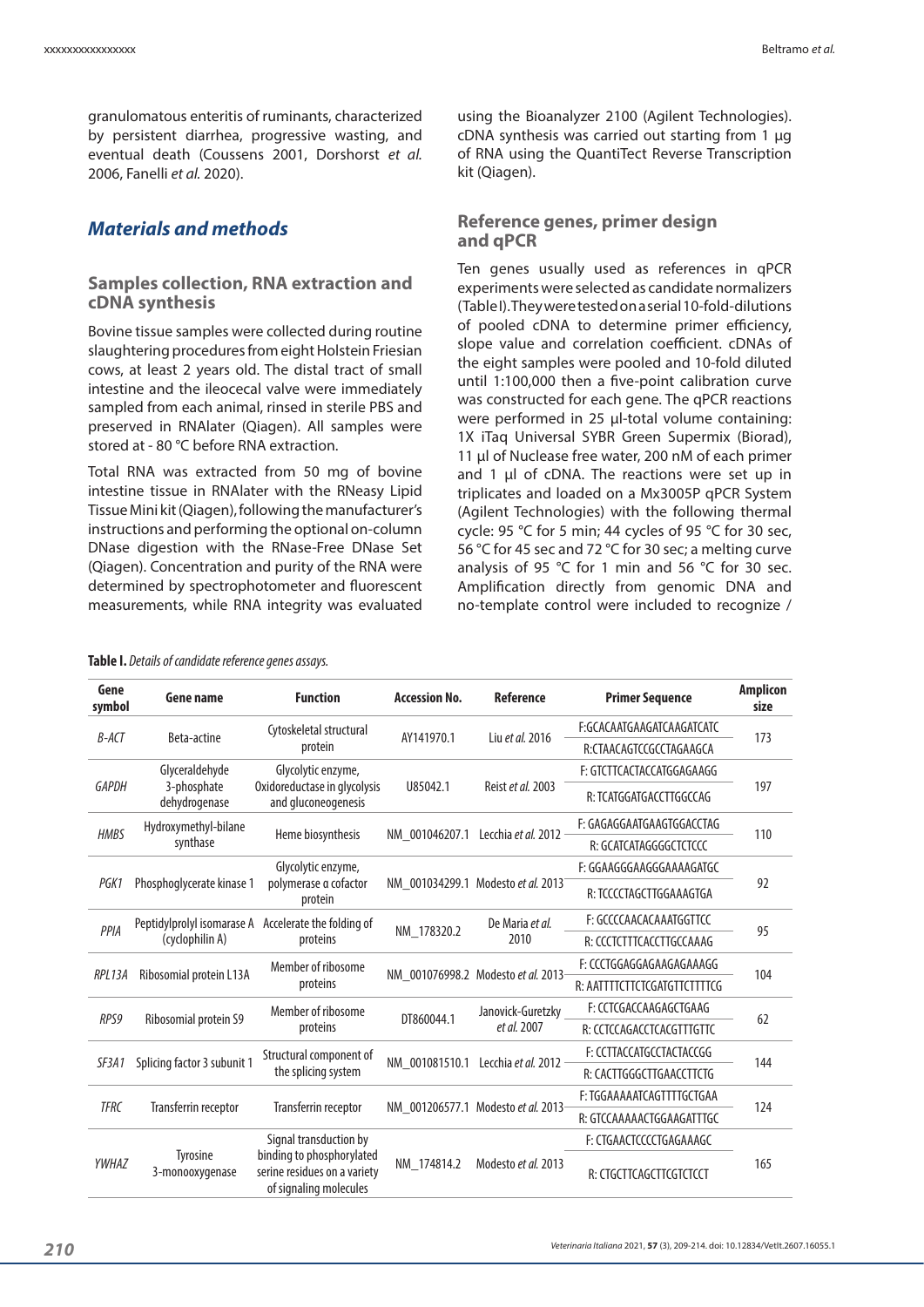to exclude genomic DNA contamination. Stability of the ten candidate reference genes was evaluated by algorithms geNorm and NormFinder available in the GenEx software (bioMCC). GeNorm sequentially eliminates the gene that shows the highest variation relative to all other genes, generating an M-value that should be lower than 1.5 (Vandesompele *et al.* 2002). Specifically, the lower is the M-value, the more stable is the gene. NormFinder compares the individual genes to a global average expression of all the genes in all samples, estimating a standard deviation (SD) for each reference gene. It also calculates the accumulated SD by using multiple reference genes: in this case the random variation among their expression is partially cancelled by SD reduction. Plotting the SD from different number of reference genes according to their stability, allows to identify a minimum in the accumulated SD, indicating the number of reference genes giving the lowest SD.

## *Results*

The concentration of the RNA extracted from the eight samples by fluorimeter analysis ranged from 550 ng/µl to 1,000 ng/µl. RNA purity was assessed as A260/280 ratio (range: 1.5-2.0) and A260/230 ratio (range: 1.0-1.7). RNA integrity was checked by determining RIN values, which were between 6.6 and 7.9.

qPCR experiments showed that all the reference geneassays were expressed in the eight samples and provided a single sharp peak in the melting curve profile corresponding to an amplicon of expected size on agarose gel. Only the melting curve for *SF3A1* gene assay showed a secondary peak for the last three dilution points, due to primer dimer formation.

Correlation coefficients and efficiencies for all the standard curves were higher than 0.97 and above



**Figure 1.** *Ranking of candidate reference genes according to their expression stability by geNorm after stepwise exclusion of the worst scoring genes.*

90%, respectively. Cq values for the reference genes varied from 18 to 33.

Data analysis with geNorm ranked the reference genes according to their M-values in decreasing order (Figure 1, Table II). All the genes reached M-values less than 1.5 except for *YWHAZ* and *GAPDH*. Most of the genes showed stable expression with M-values less than 1. For adequate data analysis, reference genes with M-values less than 1 should be use for a comparison of minor differences in gene expression (Hellemans *et al.* 2007). The most stable genes were *RPL13A* and *HMBS*, followed by *TFRC* and *B-ACT*, while the less stable were *GAPDH* and *YWHAZ*. NormFinder analysis provided similar results with *B-ACT* as the best reference gene, followed by *RPL13A* and *TFRC*; *YWHAZ* and *GAPDH* showed the highest SD values (Figure 2). NormFinder showed that the lowest number of reference genes for the best evaluation of gene expression is three: in fact, the accumulated SD from *B-ACT*, *RPL13A* and *TFRC* was 0.4446 and its increment with the addition of the fourth gene *PGK1* was negligible (Figure 3).

### *Discussion*

RNA yields and quality were adequate for qPCR and similar to results obtained by other studies on bovine intestinal RNA (Weber *et al.* 2016, Lecchi *et al.* 2012). A good quality RNA is fundamental for gene expression analysis to avoid wrong conclusion, but it could be a problem for matrices such as intestine. It is very important the preservation of the tissue immediately after the sampling: for this reason, samples are often immediately frozen in liquid nitrogen (Hempel *et al.* 2016, De Luca *et al.* 2014, Weber *et al.* 2016). The samples for this study could not be snap-frozen, but RNA was preserved by immediately adding RNAlater solution that avoids RNA degradation with acceptable quality and yield for qPCR, as it was done also by Lecchi and colleagues (Lecchi *et al.* 2016).

**Table II.** *Gene expression stability measures determined by geNorm for each candidate reference gene.*

| Gene name            | M-value |
|----------------------|---------|
| YWHAZ                | 1.959   |
| <b>GAPDH</b>         | 1.712   |
| PPIA (cyclophilin A) | 1.364   |
| RPS9                 | 1.153   |
| PGK1                 | 0.799   |
| B-ACT                | 0.714   |
| <b>TFRC</b>          | 0.643   |
| <b>HMBS</b>          | 0.552   |
| RPL13A               | 0.552   |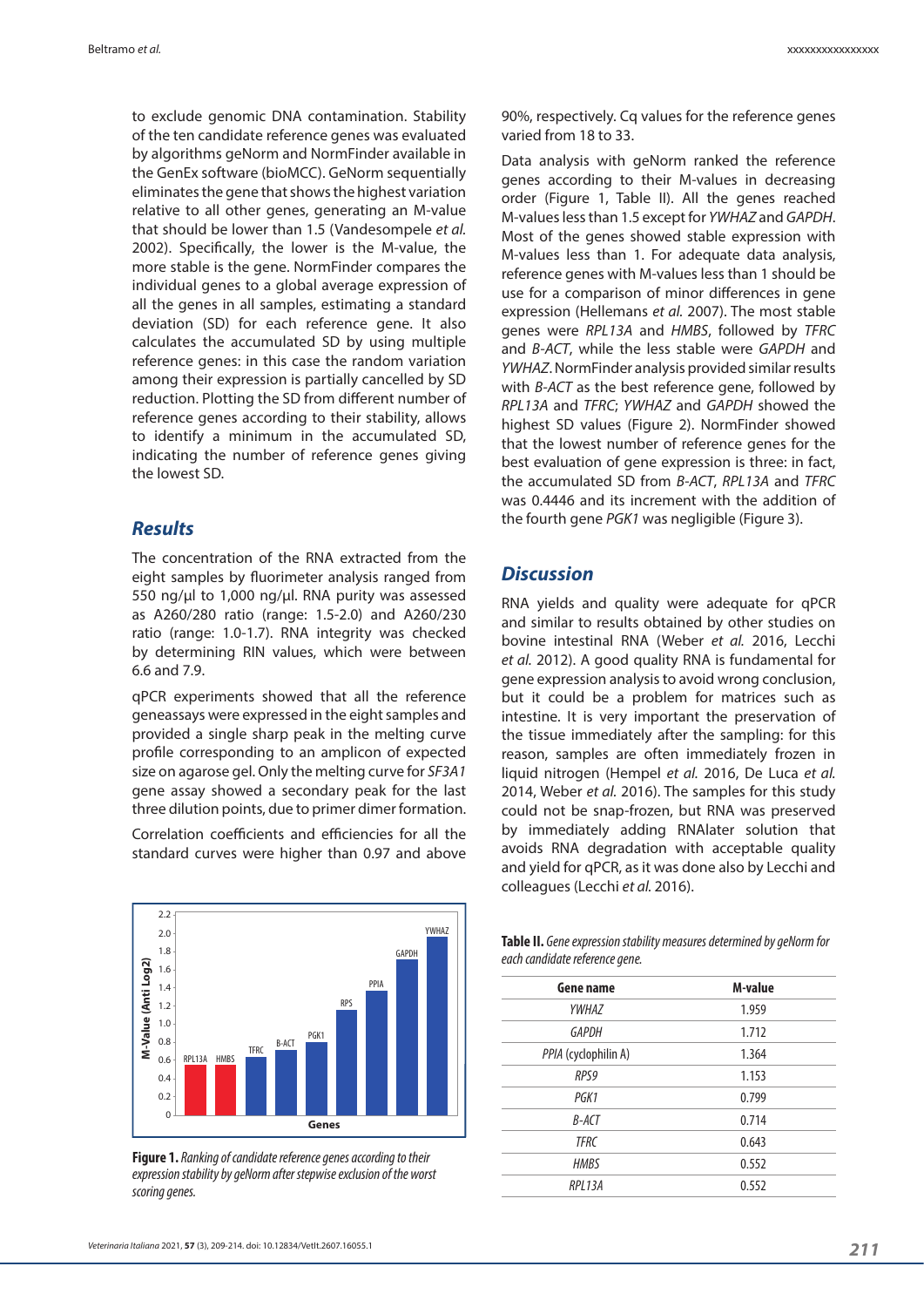

**Figure 2.** *Ranking of candidate reference genes according to their expression stability by NormFinder.*

For the set up of optimal qPCR conditions, the ten reference genes were tested on pooled cDNA samples and genomic DNA. The selected primer pairs spanned two exons, in order to generate specific melt-curve profile for cDNA and genomic DNA amplifications and allow the identification of possible DNA contamination in the samples. The presence of a single peak on the melt-curve profile and of a single band of the expected size on agarose gel electrophoresis confirmed the gene specific amplifications (Peletto *et al.* 2011).

The identification of a list of appropriate reference genes is basilar for a proper determination of gene expression, to reduce the variability introduced during the different steps of the experiment (Sahu *et al.* 2018). The ideal reference geneshould show a stable expression in the tissue under different experimental conditions, so it is necessary to identify and validate reference genes for each type of sample and for each condition (Bustin *et al.* 2009). Genes such as *GAPDH*, *B-ACT* and *18S rRNA* have been used as reference genes in a great number of studies in the last decades without validation, but their expression can vary considerably, influencing the validity of the results (Thelling *et al.* 1999, Vandesompele *et al.* 2002). NormFinder identified *B-ACT*, *RPL13A* and *TFRC* as the best reference genes for qPCR analyses in the terminal tract and ileocecal valve of the bovine small intestine, while for geNorm *RPL13A* and *HMBS*, followed by *TFRC* and *B-ACT*, were the most stable (Figures 2 and 3). Both the software gave similar results, with small differences in the ranking of the reference genes, due to the different algorithms used to calculate variability. Therefore, the comparison of reference gene rankings from different software/algorithms is advisable for robust results (Modesto *et al.* 2012).

The results of this study partially confirmed the conclusions by Lecchi and colleagues (Lecchi *et al.*  2012), regarding the evaluation of suitable reference



**Figure 3.** *NormFinder: accumulated standard deviation (SD) for the determination of the optimal number of reference genes.* 

genes in a collection of 33 different bovine tissues comprising small intestine, cecum and colon. They analyzed the expression of seven genes, and *SF3A1*, *HMBS*, *B-ACT* were the three most stable. This study differed from the previous because it focused on a specific portion of the small intestine, near the ileocecal valve, and on the ileocecal valve itself. Our results confirmed *B-ACT* and *HMBS* as optimal reference genes; *SF3A1* was also included in our gene panel, but it was discarded for the presence of an unspecific peak in the melt-curve profile of the higher dilution points, probably due to primer dimer formation. This result is apparently in contrast with the results by Lecchi and colleagues (Lecchi *et al.* 2016), but in that study the standard curve for the qPCR analysis was performed with a 4-fold serial dilution, while, in our study, 10-fold serial dilutions were used. This technical difference in the experiment setup results in  $\text{Cas} > 32$  at the last dilution points, and the *SF3A1* expression is probably low in the studied intestinal sites, thus resulting in unspecific amplification products at the highest dilutions. So *SF3A1* is not helpful as reference gene for qPCR analysis of genes with a low level of expression in bovine terminal ileum tract and ileocecal valve.

Our analysis demonstrated that *YWHAZ* and *GAPDH* are not suitable for optimal normalization, but they were instead acceptable for Lecchi and colleagues (Lecchi *et al.* 2012). It is important to take into consideration that these conclusions derived by the analysis of the stability of reference genes on 33 different bovine tissues together and are not focused on a particular one, as in this work. Considering the gastrointestinal tract, *GAPDH* resulted stable in abomasums, duodenum, jejunum and cecum of lactating and not lactating cows (Connor *et al.* 2010): it could be considered a good reference gene for gene expression analysis in intestinal tissues, but this conclusion is not true for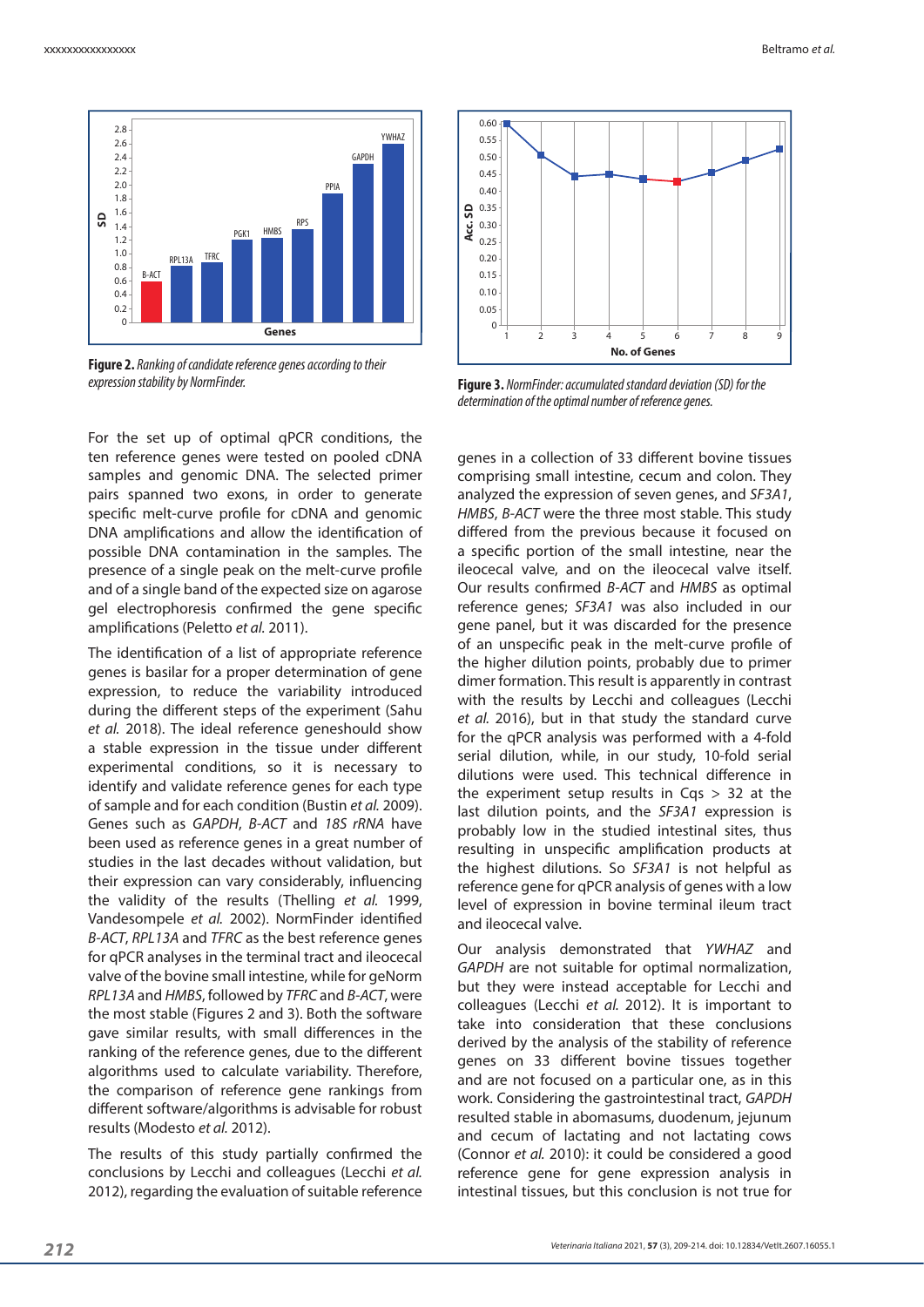the ileocecal tract. So, these evidences highlighted the importance of stability analysis of the reference genes, in order to take in account all the possible biological variation related to the expression level of genes for normalization.

In this study, the analysis on the selected samples identified other two stable genes, *TFRC* and *RPL13A*. These genes are not frequently used as reference genes for gene expression analysis in bovine samples and there is few information in literature. Both of them were chosen for stability analysis in bovine neutrophils: *RPL13A* showed a stable expression in these cells (Crookenden *et al.* 2017), while *TFRC* was discarded from subsequent analyses because of a high standard deviation (Vorachek *et al.* 2013). In a recent gene expression study aiming to identify putative biomarkers in MAP-infected cattle, *TFRC* resulted up-regulated in bovine whole-blood, suggesting caution in the use of this gene as reference gene. Also, the use of *RPL13A* had to be carefully considered, because rRNA gene expression may not be a good estimation of the total mRNA (Vandesompele *et al.* 2002), so the exclusive use of rRNA genes as reference genes should be avoided. Analyses of expression stability on somatic cells from goat milk (Modesto *et al.* 2013) and ovine whole-blood (Peletto *et al.* 2011) defined *TFRC* and *RPL13A* as the least reliable controls. In contrast, the high stability of *TFRC* and *RPL13A* was demonstrated in spleen, liver, cecum and cecal tonsil of turkeys,

independently from the infection by *Histomonas meleagridis* (Mitra *et al.* 2016).

As reported by several studies, the expression stability of genes to be used as reference genes needs to be carefully validated to ensure reliable data, and the use of software such as geNorm and NormFinder could help in the selection of suitable genes for each specific sample type/experimental condition. An universal reference gene did not exist and changing sampling site or experimental condition could lead to different conclusions: actually, not all the reference genes previously identified in the bovine small intestine were confirmed as stable in the sampling sites of our study. On the basis of our results, *B-ACT*, *RPL13A*, *TFRC* and *HMBS* are stable reference genes for normalization of gene expression data in the terminal tract of the bovine small intestine and ileocecal valve. This validated gene panel may be useful for studies on paratuberculosis aiming to identify differentially expressed genes by quantitative PCR.

### *Acknowledgements*

This research was funded by the Italian Ministry of Health (Ricerca Corrente 2014 - grant IZS PLV 10/14 RC) and by the Science Committee of the Ministry of Education and Science of the Republic of Kazakhstan (Grant No. AP09259133).

# *References*

- Bas A., Forsberg G., Hammarstrom S. & Hammarstrom M.L. 2004. Utility of the housekeeping genes 18S rRNA, beta-actin and glyceraldehyde-3-phosphate-dehydrogenase for normalization in real-time quantitative reverse transcriptase-polymerase chain reaction analysis of gene expression in human T lymphocytes. *Scand J Immunol*, **59**, 566-573.
- Bustin S.A. 2000. Absolute quantification of mRNA using real-timereverse transcription polymerase chain reaction assays. *J Mol Endocrinol*, **25**, 169-193.
- Bustin S.A., Benes V., Garson J.A., Hellemans J., Huggett J., Kubista M., Mueller R., Nolan T., Pfaffl M.W., Shipley G.L., Vandesompele J. & Wittwer C.T. 2009. The MIQE guidelines: minimum information for publication of quantitative real time PCR experiments. *Clin Chem*, **55**, 611-622.
- Connor E.E., Baldwin VI R.B., Capuco A.V., Evock-Clover C.M., Ellis S.E. & Sciabica K.S. 2010. Characterization of glucagon-like peptide 2 pathway member expression in bovine gastrointestinal tract. *J Dairy Sci*, **93**, 5167-5178.
- Coussens P.M. 2001. *Mycobacterium paratuberculosis* and the bovine immune system. *Anim Health Res Rev*, **2**, 141-161.
- Crookenden M.A., Walker C.G., Kuhn-Sherlock B., Murray A., Dukkipati V.S.R., Heiser A. & Roche J.R. 2017. Evaluation of endogenous control gene expression in bovine neutrophils by reverse-transcription quantitative PCR using microfluidics gene expression arrays. *J Dairy Sci*, **100**, 6763-6771.
- De Luca A., Vassalotti G., Pelagalli A., Pero M.E., Squillacioti C., Mirabella N., Lombardi P. & Avallone L. 2015. Expression and localization of aquaporin‐1 along the intestine of colostrum suckling buffalo calves. *Anat Histol Embryol*, **44**, 391-400.
- Dorshorst N.C., Collins M.T. & Lombard J.E. 2006. Decision analysis model for paratuberculosis control in commercialdairy herds. *Prev Vet Med*, **75**, 92-122.
- Hellemans J., Mortier G., De Paepe A., Speleman F. & Vandesompele J. 2007. qBase relative quantification framework and software for management and automated analysis of real-time quantitative PCR data. *Genome Biol*, **8**, R19.